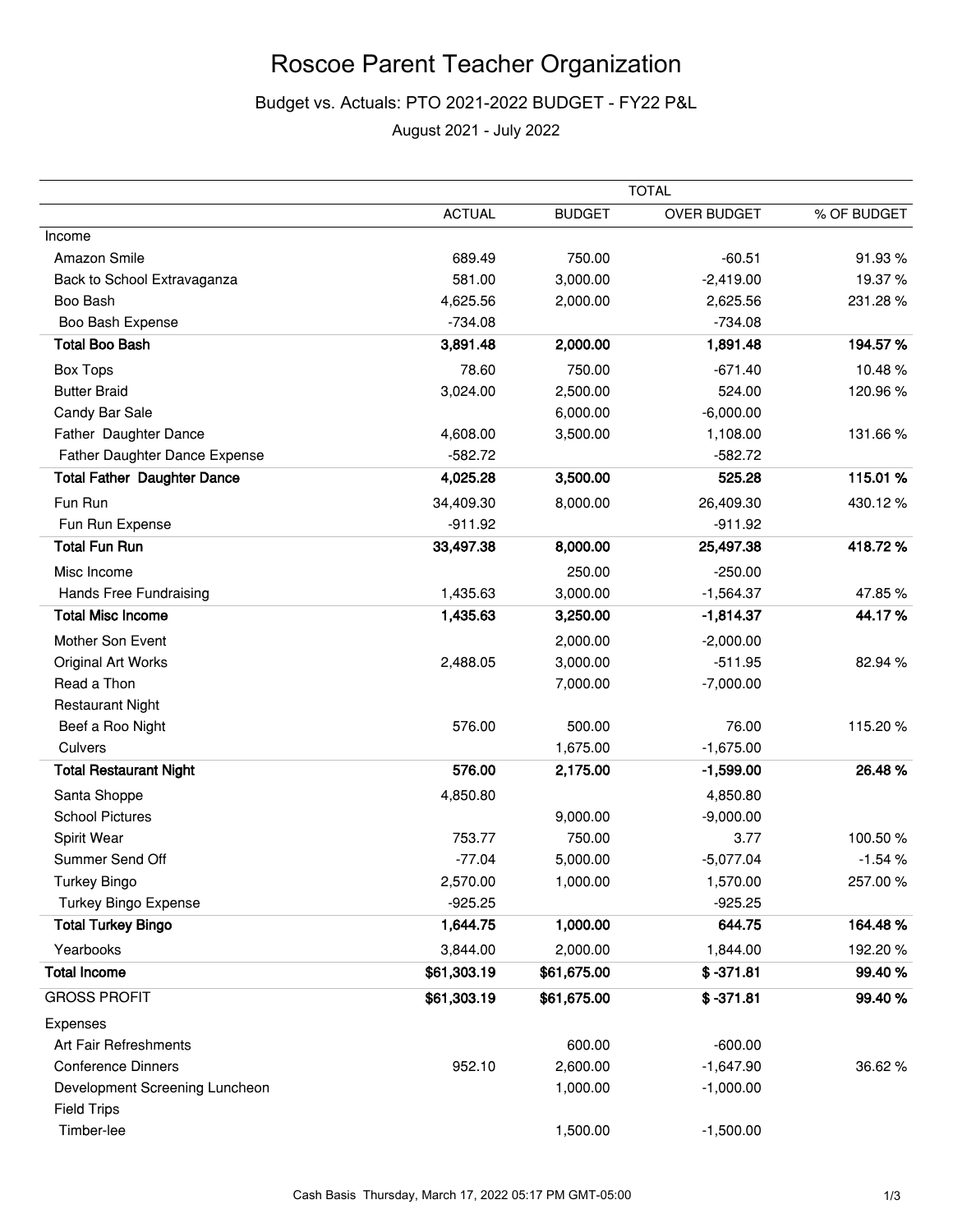# Roscoe Parent Teacher Organization

## Budget vs. Actuals: PTO 2021-2022 BUDGET - FY22 P&L

August 2021 - July 2022

|                                            | <b>TOTAL</b>  |               |                    |             |
|--------------------------------------------|---------------|---------------|--------------------|-------------|
|                                            | <b>ACTUAL</b> | <b>BUDGET</b> | <b>OVER BUDGET</b> | % OF BUDGET |
| <b>Total Field Trips</b>                   |               | 1,500.00      | $-1,500.00$        |             |
| Insurance                                  |               | 750.00        | $-750.00$          |             |
| Key Programs                               |               |               |                    |             |
| Jr. National Honor Society                 |               | 350.00        | $-350.00$          |             |
| <b>Total Key Programs</b>                  |               | 350.00        | $-350.00$          |             |
| Misc Expense                               |               | 250.00        | $-250.00$          |             |
| Digital Sign Project                       | 20,000.00     |               | 20,000.00          |             |
| Donations/Gifts from PTO                   | 2,310.41      |               | 2,310.41           |             |
| Postage                                    | 58.00         | 75.00         | $-17.00$           | 77.33 %     |
| <b>Previous Year Funds</b>                 | 914.03        | 3,000.00      | $-2,085.97$        | 30.47%      |
| <b>Tax Preparation Fees</b>                |               | 500.00        | $-500.00$          |             |
| <b>Total Misc Expense</b>                  | 23,282.44     | 3,825.00      | 19,457.44          | 608.69%     |
| Playground SC LW                           |               | 5,000.00      | $-5,000.00$        |             |
| PTO Meetings/GEM Awards                    |               | 250.00        | $-250.00$          |             |
| PTO Technology                             | 1,222.61      | 2,000.00      | $-777.39$          | 61.13%      |
| Room Parent Fund                           | 60.98         | 3,300.00      | $-3,239.02$        | 1.85%       |
| Scholarships                               |               | 1,000.00      | $-1,000.00$        |             |
| Summer Send Off-1                          |               | 500.00        | $-500.00$          |             |
| Teacher Appreciation- General              | 1,769.14      | 4,000.00      | $-2,230.86$        | 44.23%      |
| Teacher Appreciation income                | $-592.60$     |               | $-592.60$          |             |
| <b>Total Teacher Appreciation- General</b> | 1,176.54      | 4,000.00      | $-2,823.46$        | 29.41 %     |
| <b>Teacher Requests</b>                    | 1,961.98      | 5,000.00      | $-3,038.02$        | 39.24 %     |
| <b>Allotment for New Teachers</b>          | 1,108.12      | 2,000.00      | $-891.88$          | 55.41 %     |
| Kinnikinnick                               |               |               |                    |             |
| Kinnikinnick Library                       | 3,000.00      | 3,000.00      | 0.00               | 100.00%     |
| Kinnikinnick Music/Art/PE                  | 1,000.00      | 3,000.00      | $-2,000.00$        | 33.33 %     |
| Kinnikinnick Principal                     | 1,400.00      | 1,000.00      | 400.00             | 140.00%     |
| <b>Total Kinnikinnick</b>                  | 5,400.00      | 7,000.00      | $-1,600.00$        | 77.14 %     |
| Ledgewood                                  |               |               |                    |             |
| Ledgewood Library                          | 3,000.00      | 3,000.00      | 0.00               | 100.00%     |
| Ledgewood Music/Art/PE                     | 364.40        | 3,000.00      | $-2,635.60$        | 12.15%      |
| Ledgewood Principal                        | 99.00         | 1,000.00      | $-901.00$          | 9.90%       |
| <b>Total Ledgewood</b>                     | 3,463.40      | 7,000.00      | $-3,536.60$        | 49.48%      |
| Roscoe Middle School                       |               |               |                    |             |
| <b>RMS Library</b>                         | 3,000.00      | 3,000.00      | 0.00               | 100.00%     |
| RMS Music/Art/PE                           | 544.90        | 3,000.00      | $-2,455.10$        | 18.16%      |
| <b>RMS Principal</b>                       |               | 1,000.00      | $-1,000.00$        |             |
| <b>Total Roscoe Middle School</b>          | 3,544.90      | 7,000.00      | $-3,455.10$        | 50.64%      |
| Stone Creek                                |               |               |                    |             |
| Stone Creek Library                        | 3,000.00      | 3,000.00      | 0.00               | 100.00%     |
| Stone Creek Music/Art/PE                   |               | 3,000.00      | $-3,000.00$        |             |